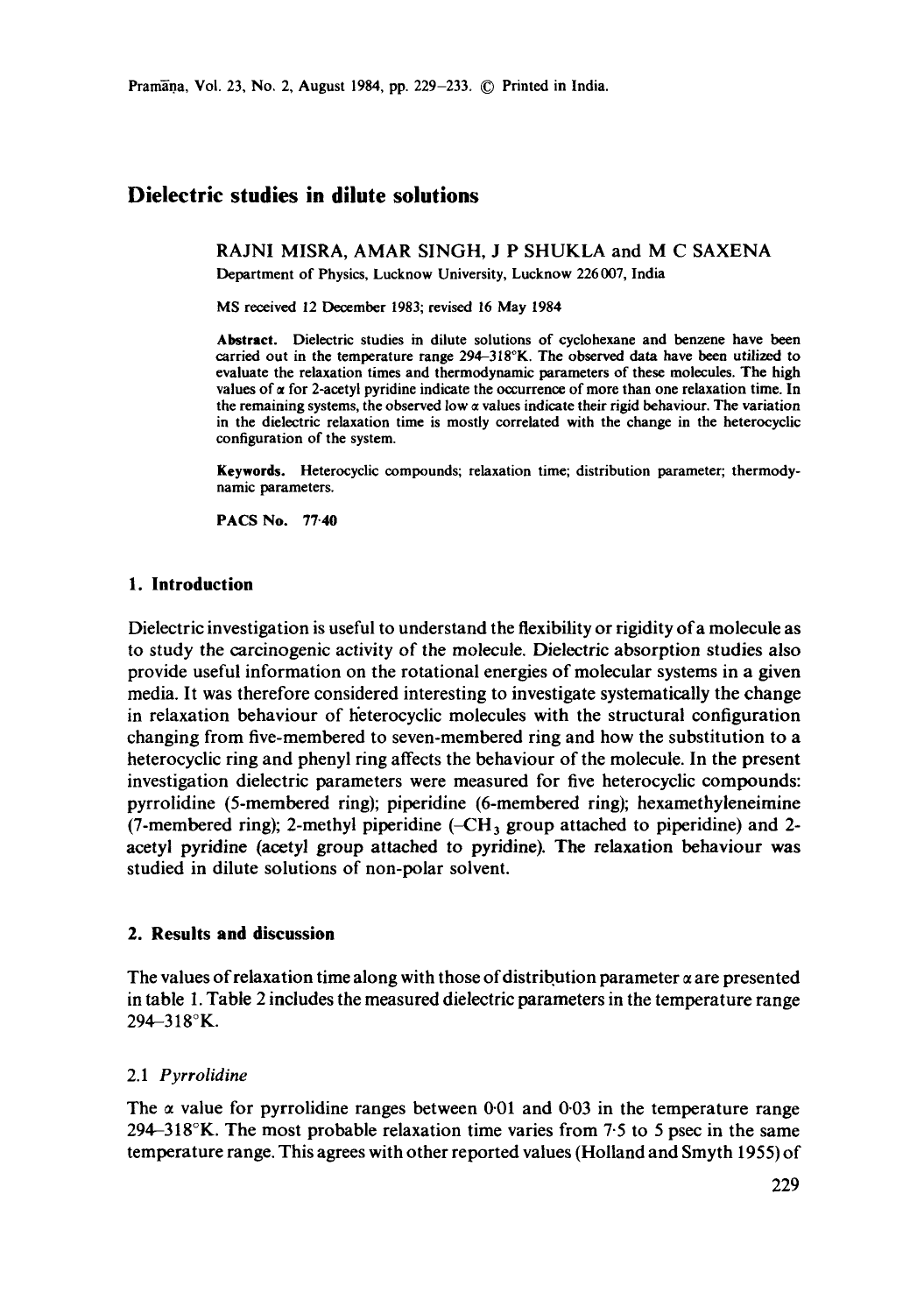| Compound     | Temp<br>$(^{\circ}K)$ |              | $\tau_{(2)}$ | $\tau_{(0)}$ | $\alpha$ | $\tau$ <sub>(OH)</sub> |                        |  |
|--------------|-----------------------|--------------|--------------|--------------|----------|------------------------|------------------------|--|
|              |                       | $\tau_{(1)}$ |              |              |          |                        | $\tau$ <sub>(GK)</sub> |  |
| Pyrrolidine  | 294                   | 7.5          | 7.9          | 7.7          | 001      | 7.5                    | 7.3                    |  |
|              | 302                   | $6-7$        | $7-0$        | 6.9          | 0.01     | 6.7                    | 6.6                    |  |
|              | 310                   | $6-0$        | 6.4          | $6-2$        | 0.01     | $6-3$                  | 5.9                    |  |
|              | 318                   | $5 - 1$      | 60           | 5.6          | $0 - 03$ | $5-0$                  | 5.0                    |  |
| Piperidine   | 294                   | 8.9          | 9.6          | 9.2          | $0 - 02$ | 8.9                    | 8.8                    |  |
|              | 302                   | 8.5          | 8.8          | $8 - 7$      | $0 - 01$ | 8.5                    | 8.3                    |  |
|              | 310                   | 7.8          | $8-1$        | 8.0          | $0 - 01$ | 7.8                    | $7 - 7$                |  |
|              | 318                   | 7.3          | $7-6$        | 7.5          | 0-01     | 7.3                    | 70                     |  |
| Hexamethy-   | 294                   | 12.3         | $13-1$       | $12 - 7$     | $0 - 02$ | 12.5                   | $12 - 2$               |  |
| leneimine    | 302                   | $11-1$       | $12-6$       | $11-6$       | $0 - 02$ | $11-3$                 | $11-1$                 |  |
|              | 310                   | $10-3$       | $11-4$       | $10-9$       | 0.03     | $10-6$                 | $10-2$                 |  |
|              | 318                   | 9.7          | $10-4$       | $10-1$       | $0 - 02$ | 9.8                    | 9.7                    |  |
| 2-methyl-    | 294                   | 9.7          | $10-4$       | $10-1$       | $0 - 03$ | 9.8                    | $9-4$                  |  |
| piperidine   | 302                   | 8.9          | 9.9          | 9.4          | $0 - 03$ | 9.0                    | $9-0$                  |  |
|              | 310                   | 7.8          | $9-1$        | $8 - 4$      | 0.05     | $7 - 7$                | $7-8$                  |  |
|              | 318                   | 70           | 8.5          | 7.7          | $0 - 05$ | 70                     | 7.5                    |  |
| $2$ -acetyl- | 294                   | $8-2$        | $29 - 4$     | 15.5         | 0.38     | $14-5$                 | $14-1$                 |  |
| pyridine     | 302                   | $7-8$        | $27 - 1$     | 14.6         | 0.37     | $12-4$                 | $12-5$                 |  |
|              | 310                   | $7-4$        | $25-2$       | 13.7         | 0.36     | $10-7$                 | $10-7$                 |  |
|              | 318                   | $7-1$        | $23 - 1$     | $12-8$       | 0.35     | 9.2                    | 10-0                   |  |

Table 1. Relaxation time ( $\tau$  in psec) and distribution parameter ( $\alpha$ ).

From Higasi (1966); Higasi *et al* (1977); Gopala Krishna (1957).

| System      | Concen-<br>tration | 294 K           |                      |                 |                    | 302K            |                      |                 |                    |
|-------------|--------------------|-----------------|----------------------|-----------------|--------------------|-----------------|----------------------|-----------------|--------------------|
|             |                    | $\varepsilon_0$ | $\pmb{\varepsilon}'$ | $\varepsilon''$ | $\varepsilon_{00}$ | $\varepsilon_0$ | $\pmb{\varepsilon}'$ | $\varepsilon''$ | $\varepsilon_{00}$ |
| Pyrrolidine | 0.006              | 2.402           | 2.170                | 0.107           | 2.0573             | 2.607           | 2.172                | 0.109           | 2.0579             |
|             | 0016               | 2.421           | 2.179                | 0.114           | 2.0578             | 2.625           | 2.180                | 0.115           | 2.0584             |
|             | 0.026              | 2.440           | 2.192                | 0-119           | 2.0583             | 2.643           | 2.192                | 0121            | 2.0590             |
|             | 0035               | $2-462$         | 2.205                | 0.125           | 2.0588             | 2.657           | 2.206                | 0.126           | 2.0594             |
|             | 0.045              | $2-477$         | 2.215                | $0-130$         | 2.0592             | 2.674           | 2.215                | 0.132           | 2.0597             |
| Piperidine  | 0.005              | $2-482$         | 2.188                | 0-087           | 2.0777             | 2.655           | 2.192                | 0.084           | 2.0781             |
|             | 0-013              | 2.497           | 2.199                | 0.093           | 2.0781             | 2.669           | 2.202                | 0.089           | 2.0784             |
|             | 0.025              | 2.518           | 2.217                | 0.101           | 20791              | 2.690           | 2.215                | 0.097           | 2.0790             |
|             | 0.035              | 2.537           | 2.232                | 0.108           | 2.0797             | 2.707           | $2 - 227$            | 0.104           | 2.0795             |
|             | 0.046              | 2.560           | 2.246                | 0.116           | 2.0803             | 2.727           | 2.240                | 0.110           | 2.0801             |
| Haxamethyl- | 0.007              | 2.623           | 2.346                | 0.342           | 2.3014             | 2.715           | 2.360                | 0.347           | 2.3020             |
| eneimine    | 0-018              | 2.643           | 2.359                | 0.351           | 2.3025             | $2 - 735$       | 2.373                | 0.354           | 2.3033             |
|             | 0.029              | 2.665           | 2.373                | 0.360           | 2.3036             | 2.756           | 2.387                | 0.362           | 2.3046             |
|             | 0.039              | 2.687           | 2.385                | 0.369           | 2.3046             | 2.774           | 2.398                | 0.370           | 2.3058             |
|             | 0.052              | $2 - 401$       | $2-401$              | 0.378           | 2.3058             | $2-800$         | 2.415                | 0.376           | 2.3072             |
| 2-methyl-   | 0.005              | 2.464           | 2.183                | 0.101           | 2.0913             | 2.645           | 2.194                | 0.107           | 2.0917             |
| piperidine  | 0.014              | 2.480           | 2.194                | 0.107           | 2.0923             | 2.656           | 2.203                | 0.112           | 2.0926             |
|             | 0.023              | $2-492$         | 2.206                | 0.114           | 2.0932             | 2.668           | 2.212                | 0.117           | 2.0934             |
|             | 0.032              | 2.514           | 2.218                | 0.120           | 2.0944             | 2.677           | 2.220                | 0.122           | 2.0942             |
|             | 0.043              | 2.540           | $2 - 233$            | 0.129           | 2.0956             | 2.693           | 2.230                | 0.128           | 2.0952             |

### Table 2. Dielectric parameters.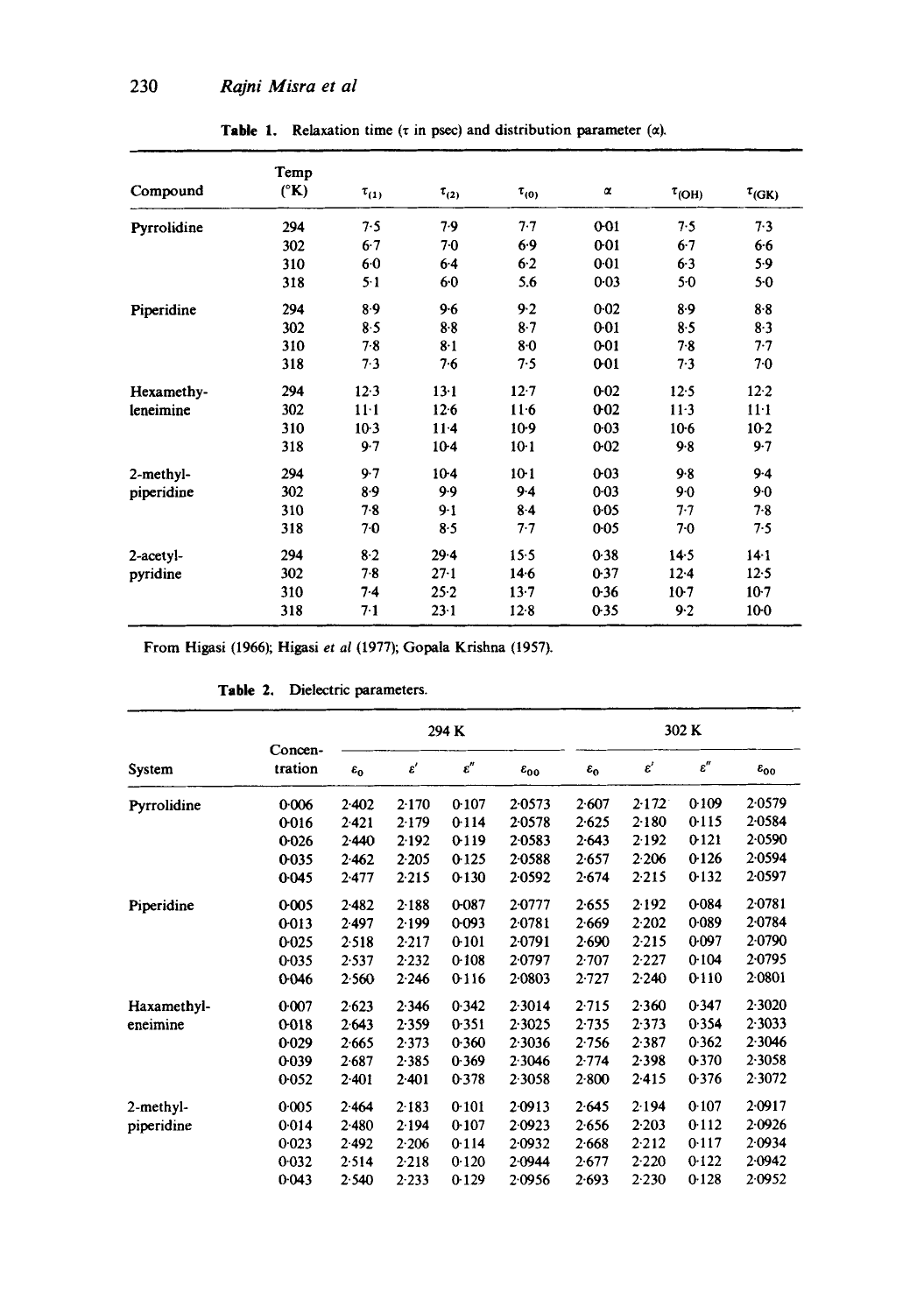| System      | Concen-<br>tration | 294 K           |                      |                 |                    | 302 K           |                      |                 |                    |  |
|-------------|--------------------|-----------------|----------------------|-----------------|--------------------|-----------------|----------------------|-----------------|--------------------|--|
|             |                    | $\varepsilon_0$ | $\pmb{\varepsilon}'$ | $\varepsilon''$ | $\varepsilon_{00}$ | $\varepsilon_0$ | $\pmb{\varepsilon}'$ | $\varepsilon''$ | $\varepsilon_{00}$ |  |
| 2-acetyl    | 0.009              | 2.448           | 2.178                | 0.229           | 2.0779             | $2 - 633$       | 2.183                | 0.227           | 2.0883             |  |
| pyridine    | 0.019              | 2.480           | 2.195                | 0.238           | 2.0797             | 2.664           | 2.200                | 0.235           | 2.0900             |  |
|             | 0-029              | 2.508           | 2.211                | 0.245           | 2.0813             | 2.692           | 2.217                | 0.243           | 2.0917             |  |
|             | 0.040              | 2.547           | 2.232                | 0.255           | 2.0832             | 2.727           | 2.239                | 0.251           | 2.0934             |  |
|             | 0.051              | 2.563           | 2.250                | 0.262           | 2.0856             | 2.762           | 2.258                | 0.257           | 2.0952             |  |
|             |                    | 310K            |                      |                 |                    | 318 K           |                      |                 |                    |  |
| Pyrrolidine | 0.006              | 2.741           | 2.180                | 0.112           | 2.0583             | $2 - 845$       | 2.195                | 0.118           | 2.0587             |  |
|             | 0.016              | 2.760           | 2.192                | 0.116           | 2.0586             | $2-857$         | 2.206                | $0-122$         | 2.0589             |  |
|             | 0026               | 2.777           | 2.206                | 0.122           | 2.0590             | $2 - 872$       | $2 - 215$            | 0.124           | 2.0589             |  |
|             | $0 - 035$          | 2.790           | 2.220                | 0.126           | 2.0593             | $2 - 884$       | 2.228                | 0.129           | 2.0593             |  |
|             | 0.045              | $2-805$         | 2.233                | 0.131           | 2.0595             | $2 - 896$       | 2.237                | 0-131           | 2.0596             |  |
| Piperidine  | 0.005              | $2 - 808$       | 2.194                | 0.092           | 2-0784             | 2.880           | 2.195                | 0.094           | 2.0782             |  |
|             | 0.013              | 2.819           | 2.207                | 0.098           | 2.0788             | 2888            | 2.203                | 0-098           | 2.0786             |  |
|             | 0.025              | 2.836           | 2.218                | 0.104           | 2.0794             | 2.902           | 2.215                | 0.104           | 2.0792             |  |
|             | 0.035              | 2.848           | 2.227                | 0.110           | 2.0794             | 2.914           | 2.224                | 0.110           | 2.0797             |  |
|             | 0.046              | 2.865           | 2.240                | 0.116           | 2.0804             | $2-926$         | 2.235                | 0.115           | 2.0802             |  |
| Hexamethyl- | 0.007              | 2.828           | 2.358                | 0.351           | 2.3023             | 2.890           | 2.355                | 0.356           | 2.3028             |  |
| eneimine    | 0.018              | 2.847           | 2.370                | 0.358           | 2.3033             | 2.910           | 2.372                | 0.364           | 2.3039             |  |
|             | 0.029              | 2.867           | 2.380                | 0.365           | 2.3043             | 2.931           | 2.387                | 0.371           | 2.3050             |  |
|             | 0-039              | $2 - 885$       | 2.390                | 0.371           | 2.3052             | 2.948           | $2 - 402$            | 0.378           | 2.3060             |  |
|             | 0052               | 2.908           | 2.402                | 0.378           | 2.3063             | 2.974           | 2.420                | 0.387           | 2.3073             |  |
| 2-methyl-   | 0.005              | 2.795           | 2.185                | 0.118           | 2.0921             | $2 - 865$       | 2.195                | 0.112           | $2 - 0921$         |  |
| piperidine  | 0.014              | 2.805           | 2.193                | 0.121           | 2.0929             | $2 - 873$       | 2.202                | 0.115           | 2.0930             |  |
|             | 0.023              | 2.813           | 2.202                | 0.123           | 2.0937             | 2-882           | 2.208                | 0.118           | 2.0940             |  |
|             | 0.032              | 2.822           | 2.208                | 0.126           | 2.0945             | 2-887           | 2.215                | 0.121           | 2.0949             |  |
|             | 0.043              | $2 - 834$       | $2 - 218$            | 0.131           | 2.0955             | 2.897           | 2.223                | 0.126           | 2.0959             |  |
| 2-acetyl-   | 0.009              | 2.780           | 2.192                | 0.237           | 2.0887             | 2.855           | 2.198                | 0.233           | 2.0885             |  |
| pyridine    | 0.019              | 2.812           | 2.207                | 0.243           | 2.0904             | $2 - 884$       | 2.209                | 0.240           | 20901              |  |
|             | 0-029              | 2.838           | 2.223                | 0.251           | 2.0921             | 2.910           | 2.230                | 0.246           | 2.0917             |  |
|             | 0.040              | 2.872           | 2.244                | 0.260           | 2.0938             | 2.944           | 2.249                | 0.254           | 2.0934             |  |
|             | 0.051              | 2.902           | 2.263                | 0.269           | 20955              | 2.962           | 2.268                | 0.261           | 2.0950             |  |

8 psec at 40 $\degree$ C in pure state. The observed low  $\alpha$  value indicates the rigid behaviour of pyrrolidine molecule in dilute solution. On further resolving the relaxation time into  $\tau_{(1)}$  and  $\tau_{(2)}$  parameters, the relaxation times were  $\tau_{(1)}$  (= 7-4-5-1) psec and  $\tau_{(2)}$  ( = 7.9–6.01) psec which are close to each other and which further support the rigid nature of the molecule.

The enthalpies of activation  $(\Delta H)$  associated with the dipolar rotation process corresponding to  $\tau_{(2)}$  and  $\tau_{(0)0}$  are 4-6 and 4-8 kJ mol<sup>-1</sup>. The free energies of activation vary as 9.6–9.9 kJ mol<sup>-1</sup> and 9.5–9.7 kJ mol<sup>-1</sup> respectively. This results in a low negative entropy of activation  $16.6-14.3$  J mol<sup>-1</sup>.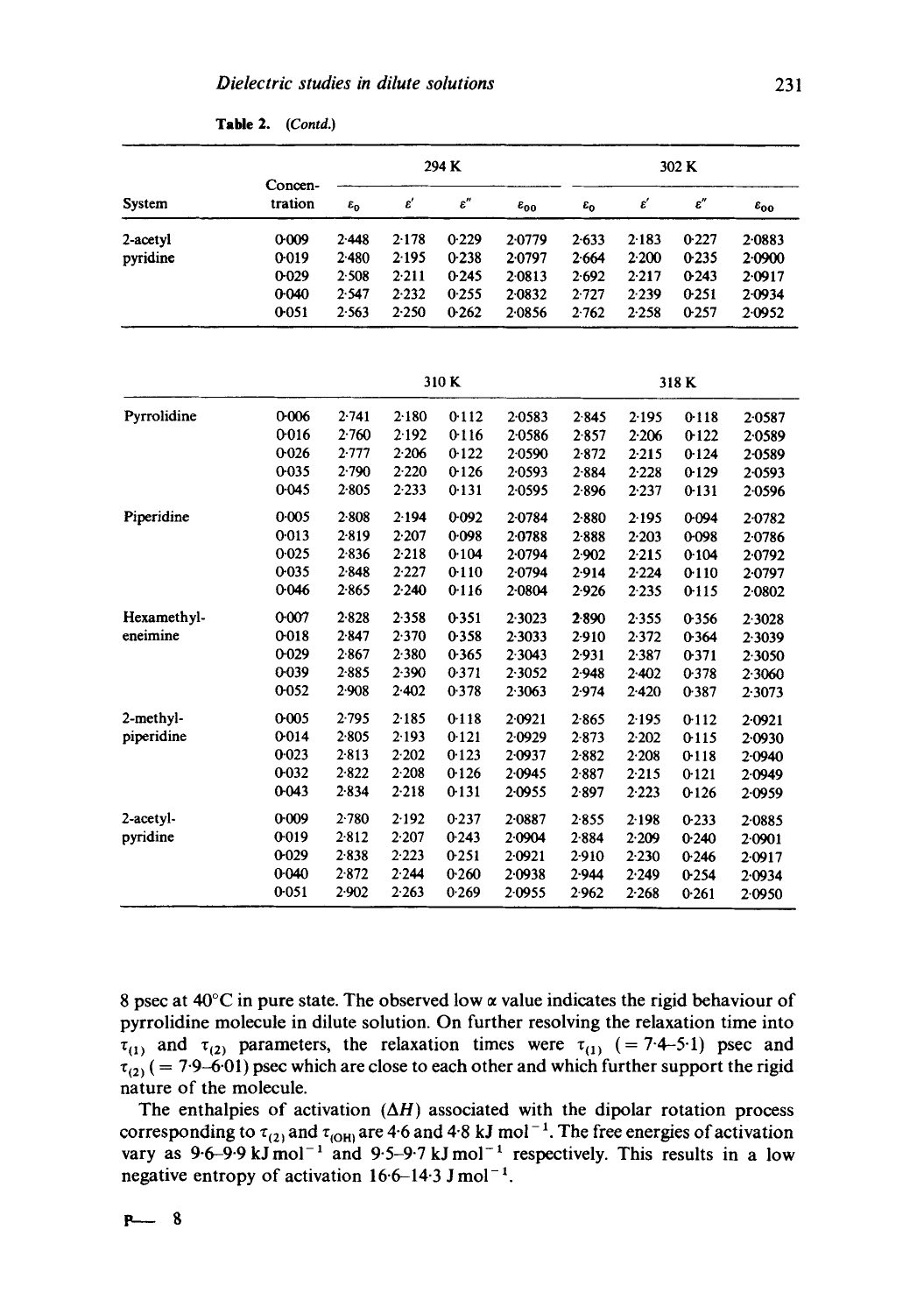# 2.2 *Piperidine*

Piperidine also yielded low  $\alpha$  (0-01-0-02) values. The average relaxation times  $\tau_{\text{OH}}$  and  $\tau_{GK}$  were in the range 9.2-7.5 psec and 8.9-7.3 psec respectively. On further resolving the absorption  $\tau_{(1)}$  and  $\tau_{(2)}$  range from 8.8-7.3 psec and 9.6-7.6 psec which are quite close to one another. This again indicates a non-flexible behaviour of piperidine molecule.

Also, the lengthening of the relaxation time  $\tau_{(2)}$  from pyrrolidine to piperidine from 7-9 to 9-6 psec, being in the order of increasing molecular dimension implies that the process occurring was due to the overall molecular relaxation.

The enthalpies of activation ( $\Delta H$ )  $\tau_{(2)}$  and ( $\Delta H$ )  $\tau_{(\text{OH})}$  were 4-7 and 5.2 kJ mol<sup>-1</sup> respectively while  $\Delta F$  varied from 10-1-10-5 kJ mol<sup>-1</sup> and 9-9-10-4 kJ mol<sup>-1</sup> for similar relaxation data. The entropies of activation were thus negative  $18.4-16$  J mol<sup>-1</sup>.

### 2.3 *Hexamethyleneimine*

Hexamethyleneimine is a seven-membered closed heterocyclic ring system. The  $\alpha$  values ranging from 0-02 to 0-03 indicates the non-flexible nature of the compound. The relaxation time parameters  $\tau_{(1)}$  (11.1 psec) and  $\tau_{(2)}$  (12.1 psec) are very close to each other. Also, the average relaxation time values,  $\tau_{OH}$  (12.5 psec) and  $\tau_{GK}$  (12.2 psec) are similar and agree with both  $\tau_{(1)}$  and  $\tau_{(2)}$ . This further suggests that the molecule exhibits a rigid nature and there is no flexibility in the system.

The enthalpy of activation corresponding to the average relaxation time parameters  $\tau_{(2)}$  and  $\tau_{(0)00}$  are 4.8 and 5.5 kJ mol<sup>-1</sup>. The free energy values of rotation varies from  $10-8-11-3$  kJ mol<sup>-1</sup> and  $10-7-11-2$  kJ mol<sup>-1</sup>. The relaxation process exhibited a negative entropy value.

# 2.4 *2-methyl piperidine*

The compound gave rise to a higher  $\alpha$  value in the range 0.03-0.05 compared to piperidine, which indicates that methyl group substitution at position two introduces greater interference with the neighbouring molecules. The rotational behaviour of the system remained rigid as is indicated from the observed relaxation time reported in table 1. The observed relaxation parameter of 7 psec agrees with the literature value (Mukhija *et al* 1972) of 6-4 psec at 30°C.

The thermodynamic parameters  $\Delta H$  and  $\Delta F$  corresponding to  $\tau_{(2)}$  and  $\tau_{(OH)}$  were 6.2 and  $6.5 \text{ kJ} \text{ mol}^{-1}$ ,  $10.3-10.8 \text{ kJ} \text{ mol}^{-1}$  and  $10.1-10.3 \text{ kJ} \text{ mol}^{-1}$  respectively. The entropy of activation  $\Delta S$  in this case also was negative. This exhibited an ordered behaviour.

# 2.5 *2-acetyl pyridine*

2-acetyl pyridine yielded an  $\alpha$  of 0.35-0.38 in the temperature range 294-318°K. The most probable relaxation time  $\tau_{\rm(OH)}$  of 14·1 psec at 294°K is close to  $\tau_{\rm GK}$  of 14·1 psec and  $\tau_{(0)}$  of 15-5 psec respectively. On resolving the absorption process into two separate relaxations  $\tau_{(1)}$  and  $\tau_{(2)}$  using Higasi *et al* (1971) method, the value obtained for  $\tau_{(1)}$  and  $\tau_{(2)}$  were in the range (8.2–7.1 psec) and (29.4–27.0 psec) respectively in the temperature